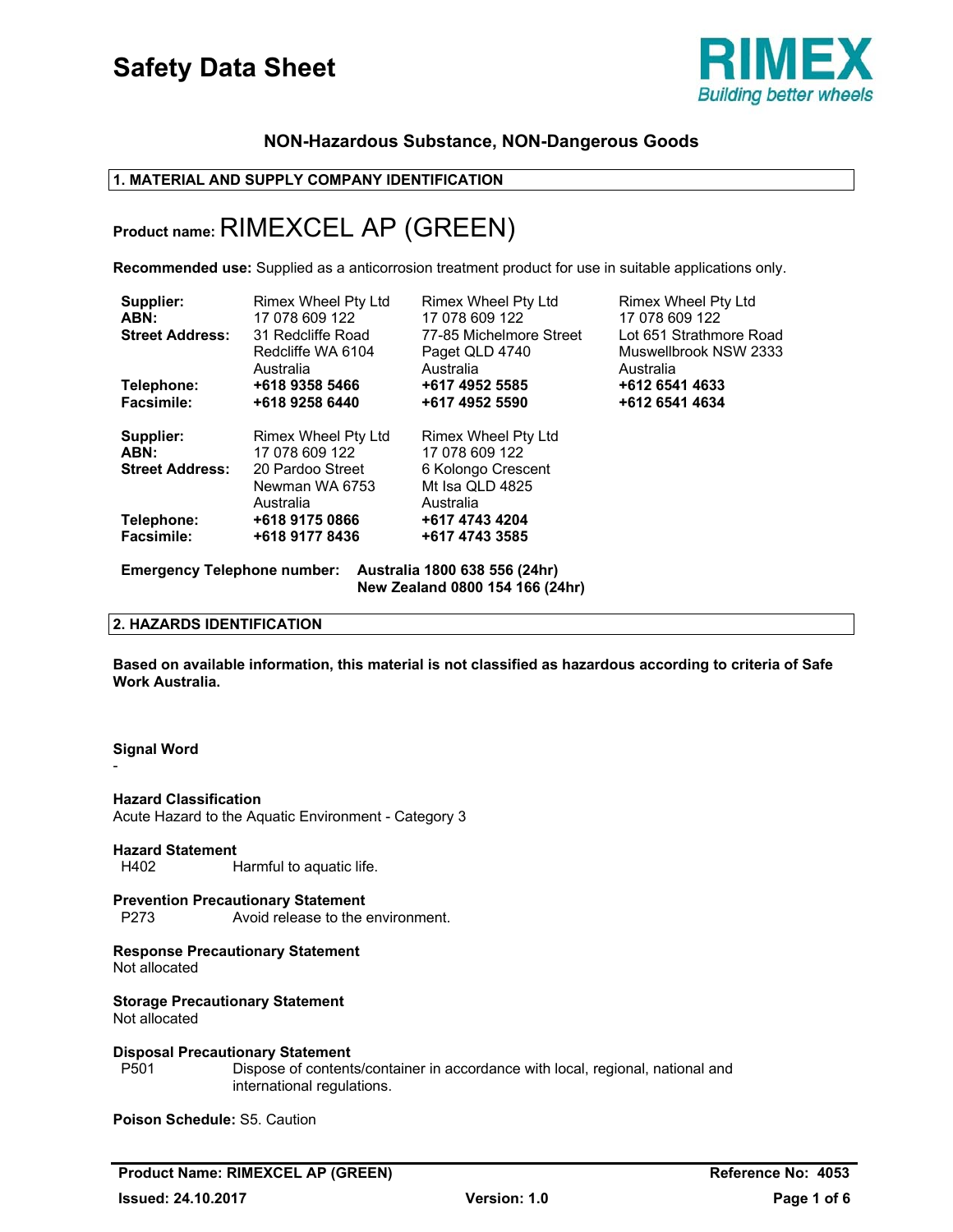

# **DANGEROUS GOOD CLASSIFICATION**

Not classified as Dangerous Goods by the criteria of the "Australian Code for the Transport of Dangerous Goods by Road & Rail" and the "New Zealand NZS5433: Transport of Dangerous Goods on Land".

| 3. COMPOSITION INFORMATION                                   |           |                           |
|--------------------------------------------------------------|-----------|---------------------------|
| <b>CHEMICAL ENTITY</b>                                       | CAS NO    | <b>PROPORTION</b>         |
| Sodium nitrite<br>Ingredients determined to be non-hazardous | 7632-00-0 | $<$ 1 %<br><b>Balance</b> |

# **4. FIRST AID MEASURES**

If poisoning occurs, contact a doctor or Poisons Information Centre (Phone Australia 131 126, New Zealand 0800 764 766).

**Inhalation:** Remove victim from exposure - avoid becoming a casualty. Remove contaminated clothing and loosen remaining clothing. Allow patient to assume most comfortable position and keep warm. Keep at rest until fully recovered. Seek medical advice if effects persist.

**Skin Contact:** If skin or hair contact occurs, remove contaminated clothing and flush skin and hair with running water. If swelling, redness, blistering or irritation occurs seek medical assistance.

**Eye contact:** If in eyes wash out immediately with water. In all cases of eye contamination it is a sensible precaution to seek medical advice.

**Ingestion:** Rinse mouth with water. If swallowed, do NOT induce vomiting. Give a glass of water to drink. Never give anything by the mouth to an unconscious patient. If vomiting occurs give further water. Seek medical advice.

**Notes to physician:** Treat symptomatically.

# **5. FIRE FIGHTING MEASURES**

**Hazchem Code:** Not applicable.

**Suitable extinguishing media:** If material is involved in a fire use water fog (or if unavailable fine water spray), alcohol resistant foam, standard foam, dry agent (carbon dioxide, dry chemical powder).

**Specific hazards:** Non-combustible material.

**Fire fighting further advice:** Not applicable.

# **6. ACCIDENTAL RELEASE MEASURES**

# **SMALL SPILLS**

Wear protective equipment to prevent skin and eye contamination. Avoid inhalation of vapours or dust. Wipe up with absorbent (clean rag or paper towels). Collect and seal in properly labelled containers or drums for disposal.

# **LARGE SPILLS**

Clear area of all unprotected personnel. Slippery when spilt. Avoid accidents, clean up immediately. Wear protective equipment to prevent skin and eye contamination and the inhalation of vapours. Work up wind or increase ventilation. Contain - prevent run off into drains and waterways. Use absorbent (soil, sand or other inert material). Collect and seal in properly labelled containers or drums for disposal. If contamination of crops,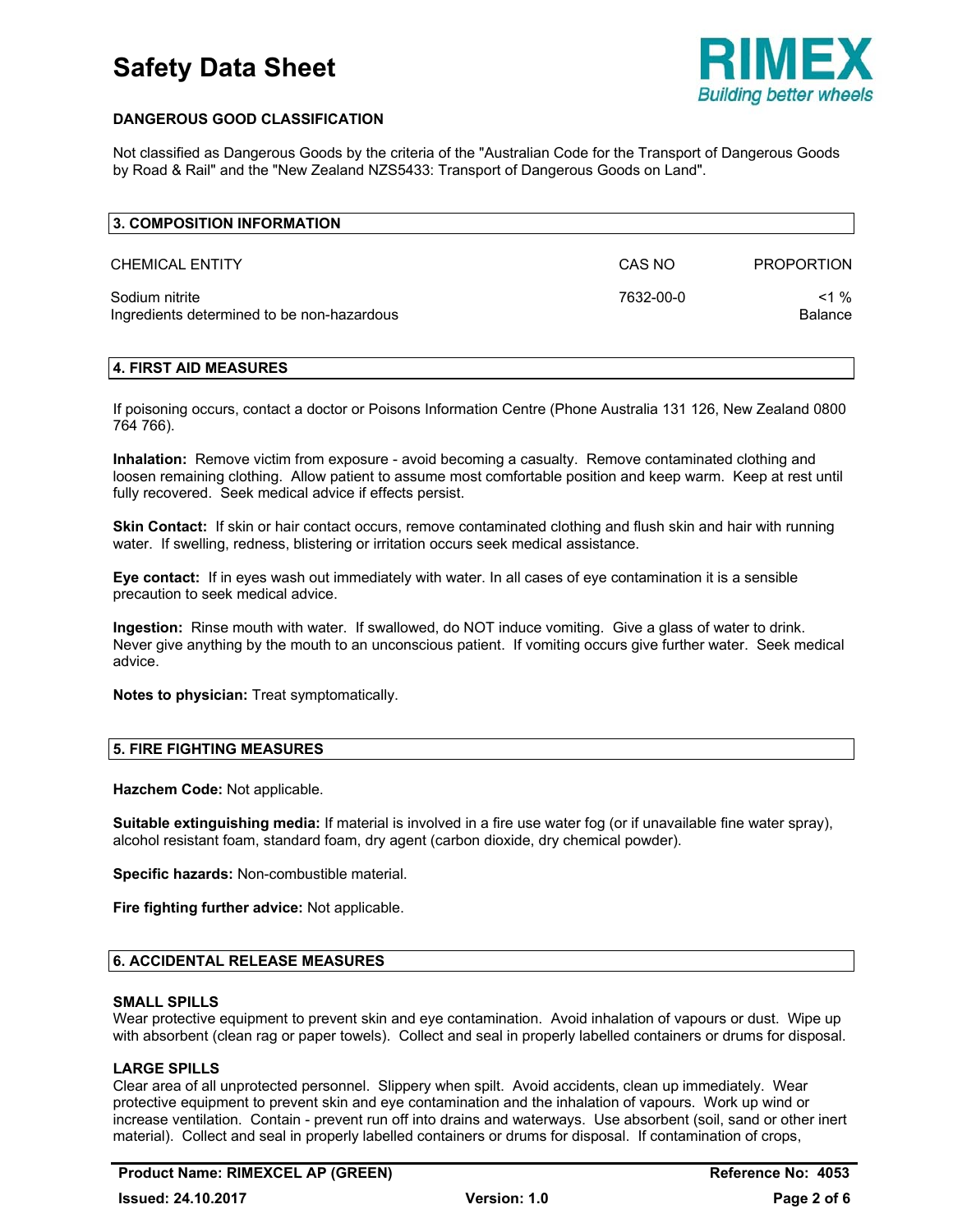

sewers or waterways has occurred advise local emergency services.

# **Dangerous Goods – Initial Emergency Response Guide No:** Not applicable

# **7. HANDLING AND STORAGE**

**Handling:** Avoid eye contact and repeated or prolonged skin contact. Avoid inhalation of vapour, mist or aerosols.

**Storage:** Store in a cool, dry, well-ventilated place and out of direct sunlight. Store away from foodstuffs. Store away from incompatible materials described in Section 10. Store away from sources of heat and/or ignition. Keep container standing upright. Keep containers closed when not in use - check regularly for leaks.

This material is a Scheduled Poison Schedule 5 (Caution) and must be stored, maintained and used in accordance with the relevant regulations.

# **8. EXPOSURE CONTROLS / PERSONAL PROTECTION**

**National occupational exposure limits:** No value assigned for this specific material by Safe Work Australia.

**Biological Limit Values:** As per the "National Model Regulations for the Control of Workplace Hazardous Substances (Safe Work Australia)" the ingredients in this material do not have a Biological Limit Allocated.

**National occupational exposure limits:** Natural ventilation should be adequate under normal use conditions..

**Personal Protection Equipment:** SAFETY SHOES, OVERALLS, GLOVES, SAFETY GLASSES.

Wear safety shoes, overalls, gloves, safety glasses. Available information suggests that gloves made from nitrile rubber, polyvinyl chloride (PVC) should be suitable for intermittent contact. However, due to variations in glove construction and local conditions, the user should make a final assessment. Always wash hands before smoking, eating, drinking or using the toilet. Wash contaminated clothing and other protective equipment before storing or re-using.

**Hygiene measures:** Keep away from food, drink and animal feeding stuffs. When using do not eat, drink or smoke. Wash hands prior to eating, drinking or smoking. Avoid contact with clothing. Avoid eye contact and repeated or prolonged skin contact. Avoid inhalation of vapour, mist or aerosols. Ensure that eyewash stations and safety showers are close to the workstation location.

# **9. PHYSICAL AND CHEMICAL PROPERTIES**

| Form:   | Liquid |
|---------|--------|
| Colour: | Green  |
| Odour:  | N Av   |

**Solubility in water:** Soluble **Density: 1.04 g/cm3 @ 15°C (typical) Relative Vapour Density (air=1):** N Av **Vapour Pressure (20 °C):** N Av **Flash Point (°C):** N App **Flammability Limits (%):** N Av **Pour Point/Range (°C):** N Av **Boiling Point/Range (°C):** 100 (typical) **pH:**  $7.4$  neat (typical) **Viscosity:** N Av **Total VOC (g/Litre):** N Av

(Typical values only - consult specification sheet)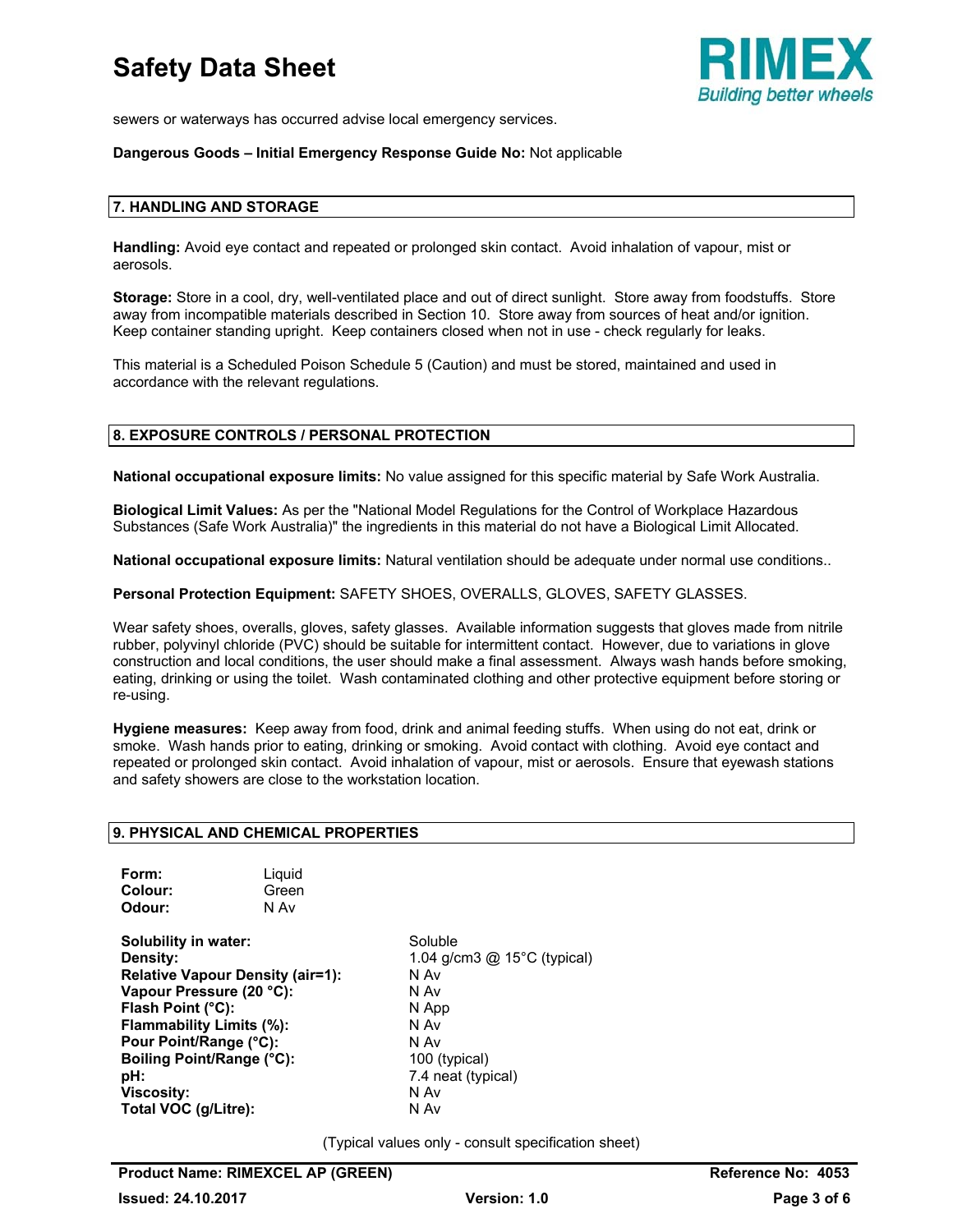

# $N Av = Not available, N App = Not applicable$

# **10. STABILITY AND REACTIVITY**

**Chemical stability:** This material is thermally stable when stored and used as directed.

**Conditions to avoid:** Elevated temperatures and sources of ignition.

**Incompatible materials:** Oxidising agents.

**Hazardous decomposition products:** Oxides of carbon and nitrogen, smoke and other toxic fumes.

**Hazardous reactions:** No known hazardous reactions.

# **11. TOXICOLOGICAL INFORMATION**

No adverse health effects expected if the product is handled in accordance with this Safety Data Sheet and the product label. Symptoms or effects that may arise if the product is mishandled and overexposure occurs are:

#### **Acute Effects**

**Inhalation:** Material may be an irritant to mucous membranes and respiratory tract.

**Skin contact:** Contact with skin may result in irritation.

**Ingestion:** Swallowing can result in nausea, vomiting and irritation of the gastrointestinal tract.

**Eye contact:** May be an eye irritant.

# **Acute toxicity**

**Inhalation:** This material has been classified as non-hazardous. Acute toxicity estimate (based on ingredients): >20 mg/L

**Skin contact:** This material has been classified as non-hazardous. Acute toxicity estimate (based on ingredients): >2,000 mg/Kg

**Ingestion:** This material has been classified as non-hazardous. Acute toxicity estimate (based on ingredients): >2,000 mg/Kg

**Corrosion/Irritancy:** Eye: this material has been classified as not corrosive or irritating to eyes. Skin: this material has been classified as not corrosive or irritating to skin.

**Sensitisation:** Inhalation: this material has been classified as not a respiratory sensitiser. Skin: this material has been classified as not a skin sensitiser.

**Aspiration hazard:** This material has been classified as non-hazardous.

**Specific target organ toxicity (single exposure):** This material has been classified as non-hazardous.

# **Chronic Toxicity**

**Mutagenicity:** This material has been classified as non-hazardous.

**Carcinogenicity:** This material has been classified as non-hazardous.

**Reproductive toxicity (including via lactation):** This material has been classified as non-hazardous.

**Specific target organ toxicity (repeat exposure):** This material has been classified as non-hazardous.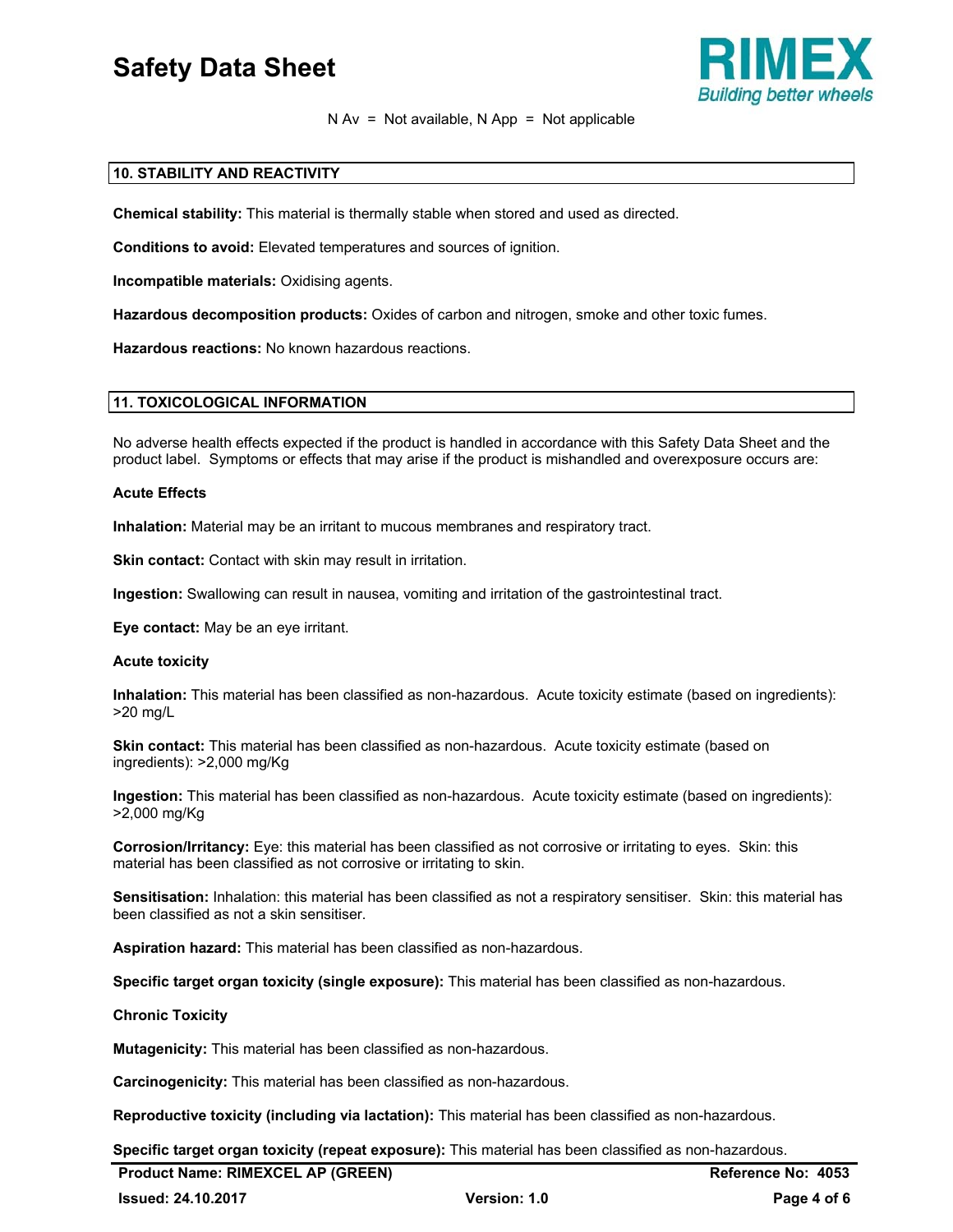

# **12. ECOLOGICAL INFORMATION**

Avoid contaminating waterways.

**Acute aquatic hazard:** This material has been classified as a Category Acute 3 Hazard. Acute toxicity estimate (based on ingredients): 10 - 100 mg/L

**Long-term aquatic hazard:** This material has been classified as non-hazardous. Non-rapidly or rapidly degradable substance for which there are adequate chronic toxicity data available OR in the absence of chronic toxicity data, Acute toxicity estimate (based on ingredients): >100 mg/L, where the substance is not rapidly degradable and/or BCF < 500 and/or log  $K_{ow}$  < 4.

**Ecotoxicity:** No information available.

**Persistence and degradability:** No information available.

**Bioaccumulative potential:** No information available.

**Mobility:** No information available.

# **13. DISPOSAL CONSIDERATIONS**

Persons conducting disposal, recycling or reclamation activities should ensure that appropriate personal protection equipment is used, see "Section 8. Exposure Controls and Personal Protection" of this SDS.

If possible material and its container should be recycled. If material or container cannot be recycled, dispose in accordance with local, regional, national and international Regulations.

# **14. TRANSPORT INFORMATION**

# **ROAD AND RAIL TRANSPORT**

Not classified as Dangerous Goods by the criteria of the "Australian Code for the Transport of Dangerous Goods by Road & Rail" and the "New Zealand NZS5433: Transport of Dangerous Goods on Land".

# **MARINE TRANSPORT**

Not classified as Dangerous Goods by the criteria of the International Maritime Dangerous Goods Code (IMDG Code) for transport by sea.

# **AIR TRANSPORT**

Not classified as Dangerous Goods by the criteria of the International Air Transport Association (IATA) Dangerous Goods Regulations for transport by air.

# **15. REGULATORY INFORMATION**

# **This material/constituent(s) is covered by the following requirements:**

• The Standard for the Uniform Scheduling of Medicines and Poisons (SUSMP) established under the Therapeutic Goods Act (Commonwealth).

• All components of this product are listed on or exempt from the Australian Inventory of Chemical Substances (AICS).

• All components of this product are listed on or exempt from the New Zealand Inventory of Chemical (NZIoC).

**HSNO Group Standard:** HSR002549 - Corrosion Inhibitors (Subsidiary Hazard) Group Standard 2006

# **16. OTHER INFORMATION**

**Product Name: RIMEXCEL AP (GREEN) Reference No: 4053**